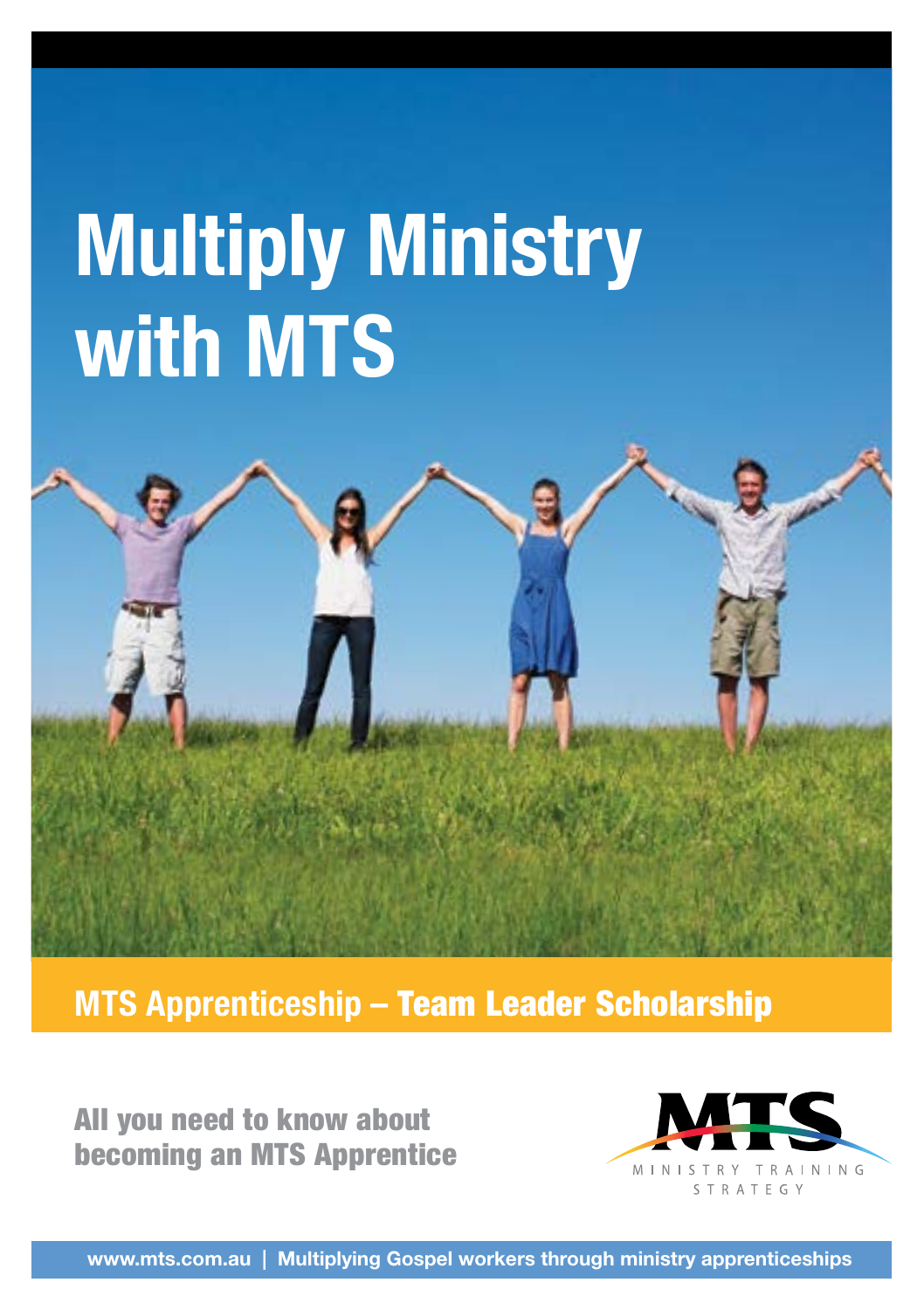### **MTS APPRENTICE PATHWAYS WHAT BEING AN APPRENTICE INVOLVES**

### **The MTS Apprentice Pathway**

At MTS we think that a ministry apprenticeship combined with formal theological education is a great way to train for a lifetime of Gospel ministry.

There are two routes you can take:

- 1. You can follow the TEAM LEADER pathway which involves going to Theological College after your apprenticeship.
- 2. Alternatively, you can take the TEAM MEMBER pathway through the MTS hybrid route where you complete a 2 year apprenticeship, combining hands-on ministry training with part-time theological study.

Both pathways provide you with the opportunity to spend 2 years in a hands-on ministry apprenticeship – "living the life" of a full-time Gospel Worker.



The MTS curriculum is designed to help you work out how you're wired and where you might plug in to grow God's Kingdom in the future.

The MTS Apprenticeship is a great way to work out a person's suitability for ministry work in the future.

### **MTS Scholarships**

All applications for apprenticeships, be is as a team leader or a team member are encouraged to apply for the "MTS Ministry Training Scholarship" as a means of funding the experience.

*"If a person wants to be a farmer long term, they don't start off at Agricultural College as a first port of call. They need to head off first to a farm and work alongside an experienced farmer for a couple of years. They need to live through a couple of cycles of the seasons. They need to know what it is like to deliver lambs in the middle of the night, harvest the grain before it is destroyed by rain and grapple with the blurred boundaries between work and rest."* 

*Ben Pfahlert, MTS Director*

### **The MTS Apprentice**

Being an MTS Apprentice involves a two year program based within a church or a specialist ministry team. You will learn through active participation in evangelism and Bible teaching, all under the leadership of a trainer.

MTS Apprentices would normally be immersed in the activities of their church or ministry.

MTS has developed an apprentice curriculum which has both compulsory and optional elements. It is a flexible course that can be adapted to the apprentice's context. This certificate course from the Australian College of Theology (ASTC – Academic Studies in Theology Certificate) is recognised by and eligible for Austudy.

| The MTS Apprentice Curriculum grows leaders in 8 learning areas: |                                 |
|------------------------------------------------------------------|---------------------------------|
| 1. Bible Study                                                   | 5. Evangelism and World Mission |
| 2. Thinking Theologically                                        | 6. Teaching the Bible           |
| 3. Prayer and Godliness                                          | 7. Train Others in Ministry     |
| 4. Relationships in Ministry                                     | 8. Leadership                   |

You will be required to complete the MTS Apprentice curriculum over the two years.

*The Academic Studies in Theology Certificate (ASTC) is undertaken through the Timothy Partnership, and is accredited with the Australian College of Theology (ACTh).* 

MTS Scholars do a 37.5 hour (per week) placement in a church or ministry. The MTS curriculum is 12 hours (1.5 days) of that 37.5 hour (5 day) week. The Timothy Partnership Certificate in Academic Studies (Theology) takes up one third of the MTS curriculum.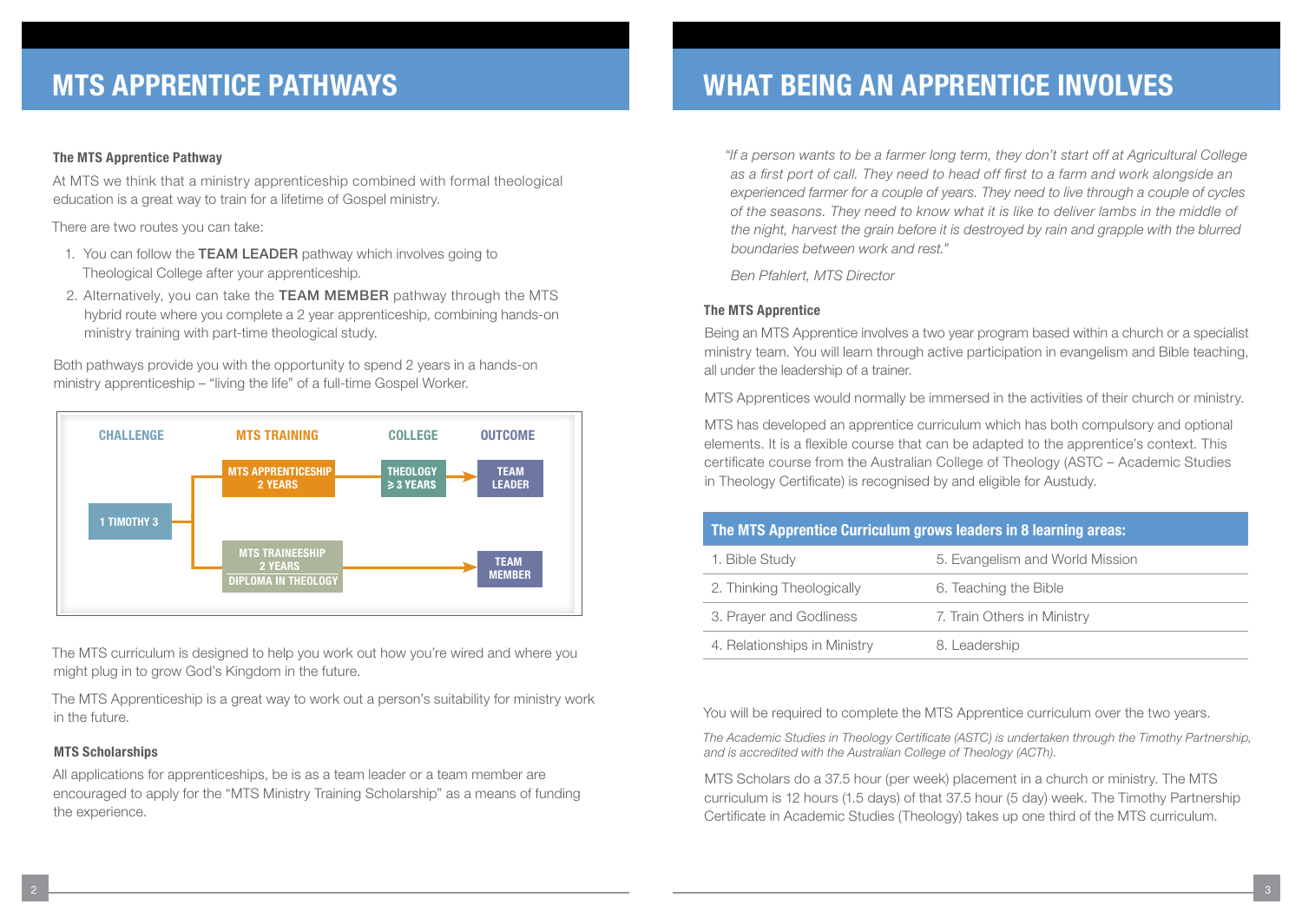### **THE APPRENTICE: LEARNING THE WAY THE TRAINER: LEADING THE WAY**



**SAM WALLACE Laneway Church, Footscray**

### **How did you come to do MTS?**

As a church we were getting behind Josh and Sarah Allen as they prepared to plant a new church in Footscray, Melbourne. Through the encouragement of my pastor, my wife and I decided to leave Wollongong to be part of the church plant and to do my MTS apprenticeship there. We knew we would be giving up a lot and taking on many challenges, but as we prayed about it we came to see it as an amazing opportunity for growth and training for our future.

#### **What's something you've learnt?**

Josh is a great trainer with such awe for God's Word, who relates to people with humility and compassion. I have felt in safe hands as he disciples me and shows me how to be a servant of the church. I've learnt that you can't just be a relayer of truth like some sort of robot who presents cold facts from the Bible. God's Word doesn't just address the intellect, it grips the heart. So the way we convey that and try to make truth come to bear on peoples' lives is through warm, genuine relationship.

### **How are you being stretched by your apprenticeship?**

Not only am I going through a time of huge transitions and new beginnings – being newly married, moving to a new place, starting a new job – but so is my church! I don't really know what I'm doing. I'm not setup. I don't have much experience, but neither does my church! It is a unique and exciting experience because of the openness of all the ministry opportunities. But we're not alone in the deep end – I have my trainer and resources to guide me and my church has support from other churches and organisations. What is most stretching is the level of creativity and proactivity required to do my role well. I am someone who has no trouble following orders for what to do and how/when to do it. But in this role I need to create opportunities to meet people, I need to think up strategies for how our church runs (like; Should we run a church membership course? How should it be run? When? Who will run it? …) I'm not just taking control of a well-oiled machine and making sure it keeps moving forward, I'm a part of designing the machine and trying to get it off the ground.



**JOSHUA ALLEN Laneway Church, Footscray**

### **What are the rewards and challenges of training an MTS Apprentice?**

One of the joys is seeing my apprentice, Sam, sacrificially serving Jesus. He and his wife, Carmel, uprooted their lives and moved interstate, to a very different place. They are cross-cultural missionaries in Australia, having left family and friends for the sake of the lost coming to Christ. What an encouragement serving Jesus alongside these guys!

It's also challenging as a ministry leader – I'm conscious that I'm not just a theory trainer, but someone who models following Jesus in all of life. Apart from being a husband and dad, nothing pushes me to watch my life and doctrine closer than having an apprentice who will consciously and subconsciously pick up on how I live.

### **How have you seen your MTS Apprentice's skills develop?**

You should have seen the first time we did a walk-up together in Footscray mall! I was leading and it was a mess…. These three Muslim guys from Sudan made us feel lucky just to get out of the conversation. But I've seen Sam continue to meet strangers and move conversations to Jesus with growing confidence and skill. He goes out on his own and with other people from the team, chats with people from all over the world, and manages to get quite a few 'second dates'. He's working hard following up about 10 people who could at best be described as apathetic towards Jesus. I've seen him learn to manage himself and his time when his responsibilities entirely involve starting something from nothing. I've seen him devoted to prayer and reading large sections of the Bible. All in the first six weeks!

#### **Why should someone consider doing an MTS Apprenticeship?**

An MTS apprenticeship helps form and test a person's convictions, character and competence, with the feedback of their trainer. MTS focuses you on leading people to Christ and equipping them for ministry. It instils a training and multiplication DNA that enables you to lead ministries beyond your own personal limitations. You learn to draw together a network of ministry partners who will pray and give with you towards Gospel ministry. Most importantly, an apprenticeship teaches you failure in a supported space, and in failure, teaches you that there is one God and Saviour and it's not you. So an apprenticeship throws you into a joyful, prayerful dependence on God to move in people's lives through his Spirit-empowered word. That's great training for any type of future ministry.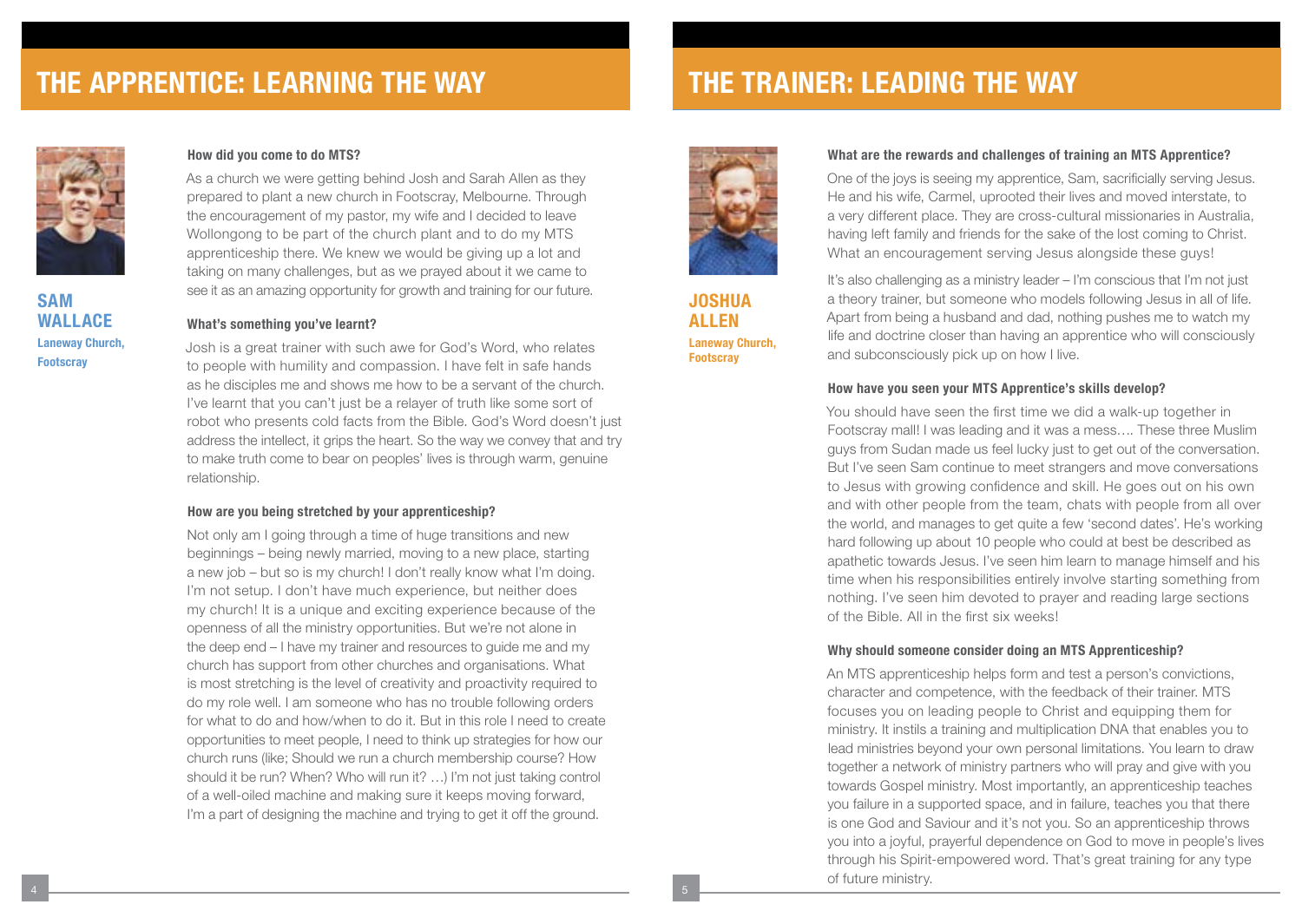## **THE MTS MINISTRY TRAINING SCHOLARSHIP THE MTS MINISTRY TRAINING SCHOLARSHIP**

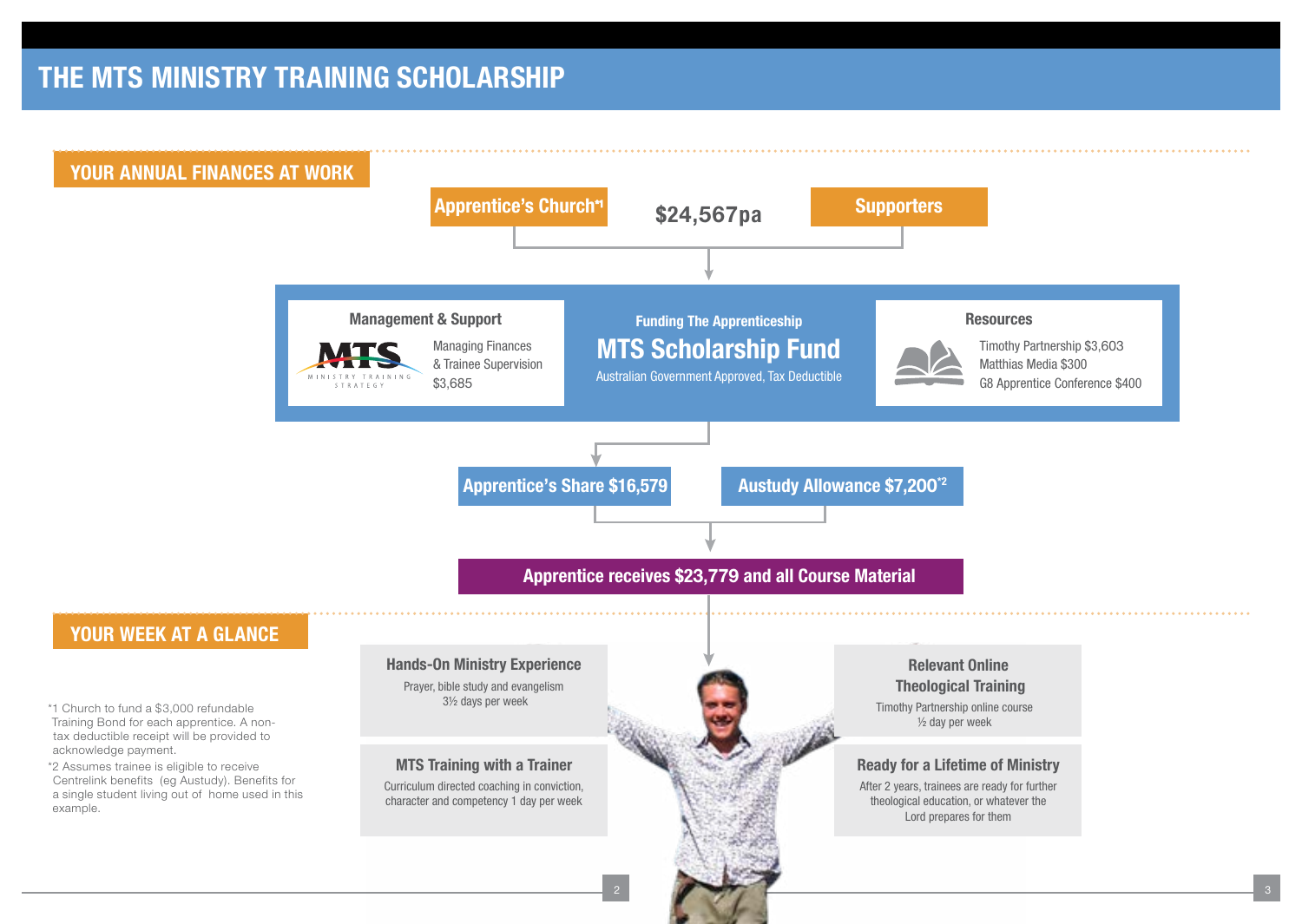## **WORKING WITH YOUR TRAINER**

MTS' biblical blueprint for ministry training is based on spiritual parenthood... growing children of faith (1 Tim 1:2).

The outcome of the MTS Apprenticeship is dependant on the relationship between you and your trainer. As a MTS Apprentice you will be assigned to a workplace (which is a MTS approved training centre) where your MTS accredited trainer will look after you.

Trainers are expected to not just minister 'to' their apprentice but to minister 'with them'. Your trainer will invest into your life and ministry.

In return, you will be asked to commit to the following:

### **MTS Apprentice's Commitment to the Trainer:**

- Respect the wisdom and advice of your trainer
- Meet with your trainer (at the agreed times) and to be adequately prepared for each meeting
- Conscientiously attend to your ministry responsibilities and study obligations
- Attend the G8 Conference (National Gathering of Apprentices)

### **MTS Trainer's Commitment to the Apprentice**

- Care, guide, teach and walk beside your apprentice through all stages of their spiritual journey
- Provide feedback, encouragement and correction to your apprentice
- Train apprentices in accordance with the MTS Apprentice approved curriculum
- Meet with the apprentice at the frequency agreed upon and for the period of time agreed upon
- Develop detailed Ministry Development Plans for the apprentice every 6 months
- Attend the MTS Training Days and events as required



### **PASSING THE BATON BY COLIN MARSHALL**

A guide for both apprentices and trainers.

What a ministry apprenticeship is about and the resources needed for making ministry apprenticeships happen.

### **USEFUL INFORMATION**

### **Is an MTS Apprenticeship really a Cadetship?**

Yes, but the image of the master craftsman imparting hard-earned pearls of wisdom to their apprentice, captures the essence of MTS ministry preparation training.

### **MTS Training Centres**

The MTS training centre is the church or the organisation where the ministry apprenticeship takes place. The training centre needs to provide the apprentice with a trainer for the duration of the apprenticeship and to enfold the apprentice into its community.

The training centre is also responsible for ensuring that you are equipped for all the tasks you will need to carry out, including support raising.

### **MTS Scholarships**

MTS Team Leader Scholarships start on the 1st January and complete on 31st December of the following year.

Scholarship commencement is dependent upon Semester 1 ASTC fees and a demonstrated capacity to raise support and maintain a funding buffer of four scholarship payments.

### **Government Assistance**

The ASTC (The Academic Studies in Theology Certificate) offered through the Timothy Partnership has been approved for Austudy and Youth Allowance support.

Please note that while the ASTC course may be eligible for student support from the government, the apprentice must also meet the government's eligibility criteria for Austudy or Youth Allowance support.

Where an apprentice does not qualify for government support, the training centre has the option to increase the value of the scholarship awarded (this assumes a commensurate increase in donations).



### **ALL FOR THE KINGDOM BY BEN PFAHLERT & KATIE OMROD**

A very practical and realistic tool for those that the Holy Spirit is prompting to pursue full time gospel ministry.

We recommend that if you are considering becoming an MTS Apprentice, read and consider these books.